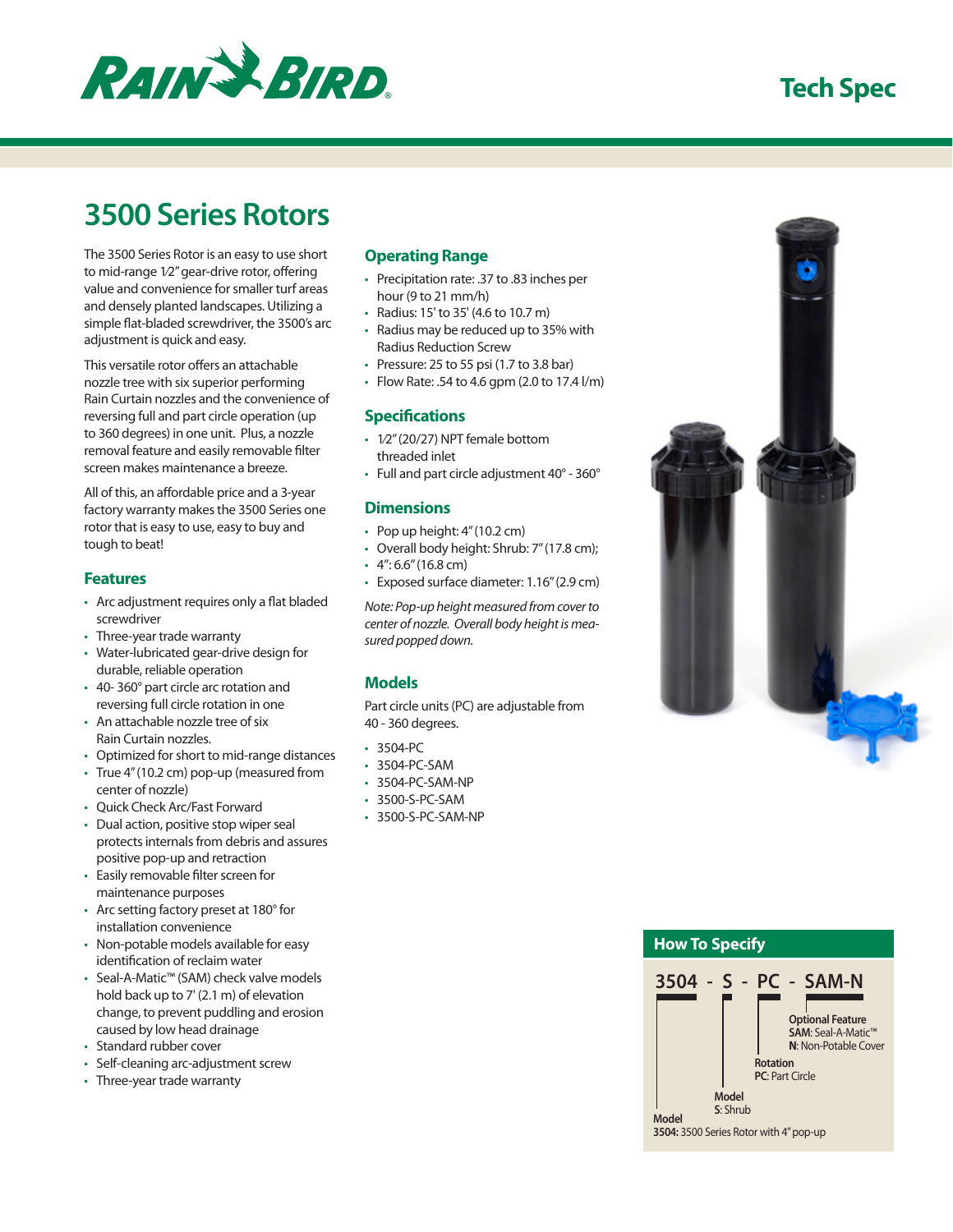# **Rain Bird 3500 Series Rotors**

| <b>3500 Series Nozzle Performance</b> |               |                      |                    |                       |                |  |  |  |  |
|---------------------------------------|---------------|----------------------|--------------------|-----------------------|----------------|--|--|--|--|
| <b>Pressure</b><br>psi                | <b>Nozzle</b> | <b>Radius</b><br>ft. | <b>Flow</b><br>qpm | <b>Precip</b><br>ln/h | Precip<br>ln/h |  |  |  |  |
| 25                                    | 0.75          | 15                   | 0.54               | 0.46                  | 0.53           |  |  |  |  |
|                                       | 1.0           | 20                   | 0.77               | 0.37                  | 0.43           |  |  |  |  |
|                                       | 1.5           | 23                   | 1.06               | 0.39                  | 0.45           |  |  |  |  |
|                                       | 2.0           | 27                   | 1.40               | 0.37                  | 0.43           |  |  |  |  |
|                                       | 3.0           | 29                   | 2.17               | 0.50                  | 0.57           |  |  |  |  |
|                                       | 4.0           | 31                   | 2.97               | 0.59                  | 0.69           |  |  |  |  |
| 35                                    | 0.75          | 17                   | 0.67               | 0.45                  | 0.52           |  |  |  |  |
|                                       | 1.0           | 21                   | 0.92               | 0.40                  | 0.46           |  |  |  |  |
|                                       | 1.5           | 23                   | 1.28               | 0.47                  | 0.54           |  |  |  |  |
|                                       | 2.0           | 27                   | 1.69               | 0.45                  | 0.52           |  |  |  |  |
|                                       | 3.0           | 31                   | 2.60               | 0.52                  | 0.60           |  |  |  |  |
|                                       | 4.0           | 33                   | 3.58               | 0.63                  | 0.73           |  |  |  |  |
| 45                                    | 0.75          | 17                   | 0.77               | 0.51                  | 0.59           |  |  |  |  |
|                                       | 1.0           | 21                   | 1.06               | 0.46                  | 0.53           |  |  |  |  |
|                                       | 1.5           | 24                   | 1.48               | 0.49                  | 0.57           |  |  |  |  |
|                                       | 2.0           | 27                   | 1.93               | 0.51                  | 0.59           |  |  |  |  |
|                                       | 3.0           | 31                   | 3.00               | 0.60                  | 0.69           |  |  |  |  |
|                                       | 4.0           | 35                   | 4.13               | 0.65                  | 0.75           |  |  |  |  |
| 55                                    | 0.75          | 18                   | 0.85               | 0.51                  | 0.58           |  |  |  |  |
|                                       | 1.0           | 22                   | 1.18               | 0.47                  | 0.54           |  |  |  |  |
|                                       | 1.5           | 24                   | 1.65               | 0.55                  | 0.64           |  |  |  |  |
|                                       | 2.0           | 28                   | 2.15               | 0.53                  | 0.61           |  |  |  |  |
|                                       | 3.0           | 32                   | 3.25               | 0.61                  | 0.71           |  |  |  |  |
|                                       | 4.0           | 35                   | 4.60               | 0.72                  | 0.83           |  |  |  |  |

*Precipitation rates based on half-circle operation*

■ *Square spacing based on 50% diameter of throw* 

s *Triangular spacing based on 50% diameter of throw*

*Performance data collected in zero wind conditions*

*Performance data derived from tests that conform with ASAE Standards; ASAE S398.1.* 

| <b>3500 Series Nozzle Performance</b> | <b>METRIC</b> |                    |                                 |                    |                |                |
|---------------------------------------|---------------|--------------------|---------------------------------|--------------------|----------------|----------------|
| <b>Pressure</b><br>bar                | <b>Nozzle</b> | <b>Radius</b><br>m | <b>Flow</b><br>m <sup>3</sup> h | <b>Flow</b><br>1/m | Precip<br>mm/h | Precip<br>mm/h |
| 1.7                                   | 0.75          | 4.6                | 0.12                            | 2.04               | 12             | 14             |
|                                       | 1.0           | 6.1                | 0.17                            | 2.91               | 9              | 11             |
|                                       | 1.5           | 7.0                | 0.24                            | 4.01               | 10             | 11             |
|                                       | 2.0           | 8.2                | 0.32                            | 5.30               | 9              | 11             |
|                                       | 3.0           | 8.8                | 0.49                            | 8.21               | 13             | 15             |
|                                       | 4.0           | 9.4                | 0.67                            | 11.24              | 15             | 17             |
| 2.0                                   | 0.75          | 4.8                | 0.13                            | 2.24               | 12             | 13             |
|                                       | 1.0           | 6.2                | 0.19                            | 3.14               | 10             | 11             |
|                                       | 1.5           | 7.0                | 0.26                            | 4.35               | 11             | 12             |
|                                       | 2.0           | 8.2                | 0.34                            | 5.74               | 10             | 12             |
|                                       | 3.0           | 9.1                | 0.53                            | 8.87               | 13             | 15             |
|                                       | 4.0           | 9.7                | 0.73                            | 12.17              | 16             | 18             |
| 2.5                                   | 0.75          | 5.2                | 0.16                            | 2.58               | 12             | 13             |
|                                       | 1.0           | 6.4                | 0.21                            | 3.55               | 10             | 12             |
|                                       | 1.5           | 7.0                | 0.30                            | 4.94               | 12             | 14             |
|                                       | 2.0           | 8.2                | 0.39                            | 6.51               | 12             | 13             |
|                                       | 3.0           | 9.4                | 0.60                            | 10.03              | 13             | 16             |
|                                       | 4.0           | 10.1               | 0.83                            | 13.82              | 16             | 19             |
| 3.0                                   | 0.75          | 5.2                | 0.17                            | 2.86               | 13             | 15             |
|                                       | 1.0           | 6.4                | 0.24                            | 3.93               | 12             | 13             |
|                                       | 1.5           | 7.3                | 0.33                            | 5.49               | 12             | 14             |
|                                       | 2.0           | 8.2                | 0.43                            | 7.17               | 13             | 15             |
|                                       | 3.0           | 9.4                | 0.67                            | 11.13              | 15             | 17             |
|                                       | 4.0           | 10.6               | 0.92                            | 15.32              | 16             | 19             |
| 3.5                                   | 0.75          | 5.4                | 0.19                            | 3.09               | 13             | 15             |
|                                       | 1.0           | 6.6                | 0.26                            | 4.27               | 12             | 14             |
|                                       | 1.5           | 7.3                | 0.36                            | 5.97               | 13             | 15             |
|                                       | 2.0           | 8.4                | 0.47                            | 7.79               | 13             | 15             |
|                                       | 3.0           | 9.6                | 0.71                            | 11.90              | 15             | 18             |
|                                       | 4.0           | 10.7               | 1.00                            | 16.66              | 18             | 20             |
| 3.8                                   | 0.75          | 5.5                | 0.19                            | 3.22               | 13             | 15             |
|                                       | 1.0           | 6.7                | 0.27                            | 4.47               | 12             | 14             |
|                                       | 1.5           | 7.3                | 0.37                            | 6.25               | 14             | 16             |
|                                       | 2.0           | 8.5                | 0.49                            | 8.14               | 13             | 15             |
|                                       | 3.0           | 9.8                | 0.74                            | 12.30              | 16             | 18             |
|                                       | 4.0           | 10.7               | 1.04                            | 17.41              | 18             | 21             |